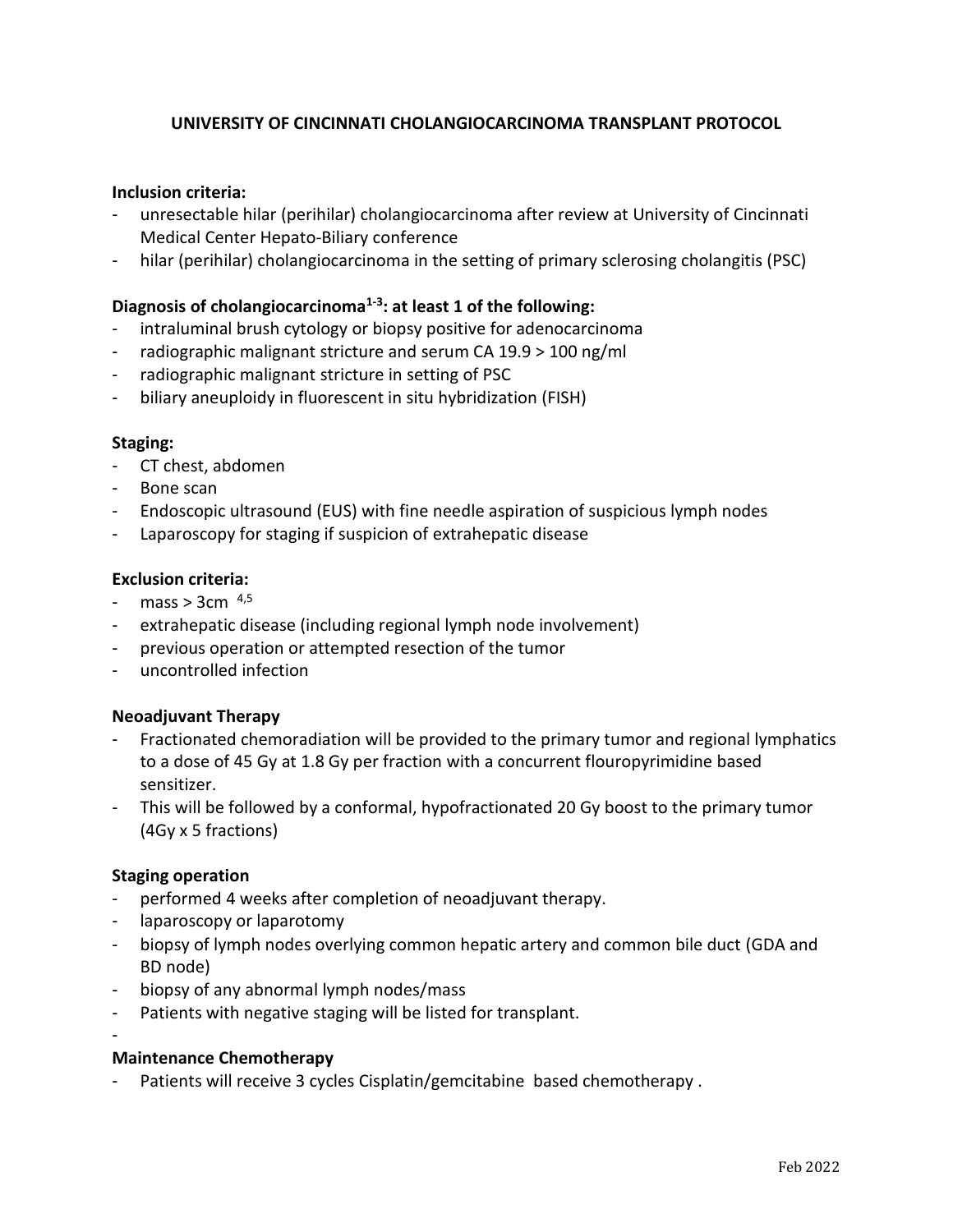- Patients will go on to receive additional maintenance Capecitabine until the time of transplant.

## **Imaging Surveillance:**

- Contrast CT scans of the chest, abdomen, and pelvis will be obtained every 3 months after the time of restaging operation until transplant or the development of metastatic disease.

## **Transplant**

- hilar structures are divided as low as possible close to the duodenum
- frozen section of the bile duct margin
- pancreatoduodenectomy in case of bile duct involvement
- caval-sparing hepatectomy and piggy-back implantation unless caudate involvement is suspected (caval interposition with bicaval anastomosis in case of caudate involvement)
- Aorto-hepatic jump graft with conduit
- Roux-en-Y hepatico-jejunostomy

## **Schedule**

| Start time |                                                                        |
|------------|------------------------------------------------------------------------|
| -0         | Staging: CT or MRI abdomen/pelvis, CT chest, EUS, DSE, Social worker   |
| 0          | Neoadjuvant chemoradiation                                             |
| 11th week  | Staging laparoscopy or laparotomy, MultiD clinic and listing for liver |
|            | transplant                                                             |
| 13th week  | Initiate 3 cycles of Gemcitabine/cisplatin                             |
| 19th week  | Maintenance capecitabine chemotherapy                                  |

### **Post-transplant follow-up**

- CT chest non-contrast, CT biphasic abdomen, Ca 19.9 every 6 months for years 1 and 2
- CT chest non-contrast, CT biphasic abdomen, Ca 19.9 annually for years 3, 4, and 5

### **Reported Outcomes**

- survival rate after liver transplantation:  $91\%$  at 1 year, 8[2](#page-2-2)% at 5 years<sup>2</sup>
- recurrence-free survival after transplantation: 78% at 2 years, 65% at 5 years<sup>[4](#page-2-0)</sup>
- recurrence rate:  $12\%$  $12\%$  $12\%$  at 5 years<sup>2</sup>
- mean time to recurrence : 40 months<sup>[2](#page-2-2)</sup>
- drop-out rate (from enrollment to transplantation): 25%<sup>[4](#page-2-0)</sup>

## **References**

<span id="page-1-0"></span>**1.** Rosen CB, Darwish Murad S, Heimbach JK, Nyberg SL, Nagorney DM, Gores GJ. Neoadjuvant therapy and liver transplantation for hilar cholangiocarcinoma: is pretreatment pathological confirmation of diagnosis necessary? *Journal of the American College of Surgeons.* Jul 2012;215(1):31-38; discussion 38-40.